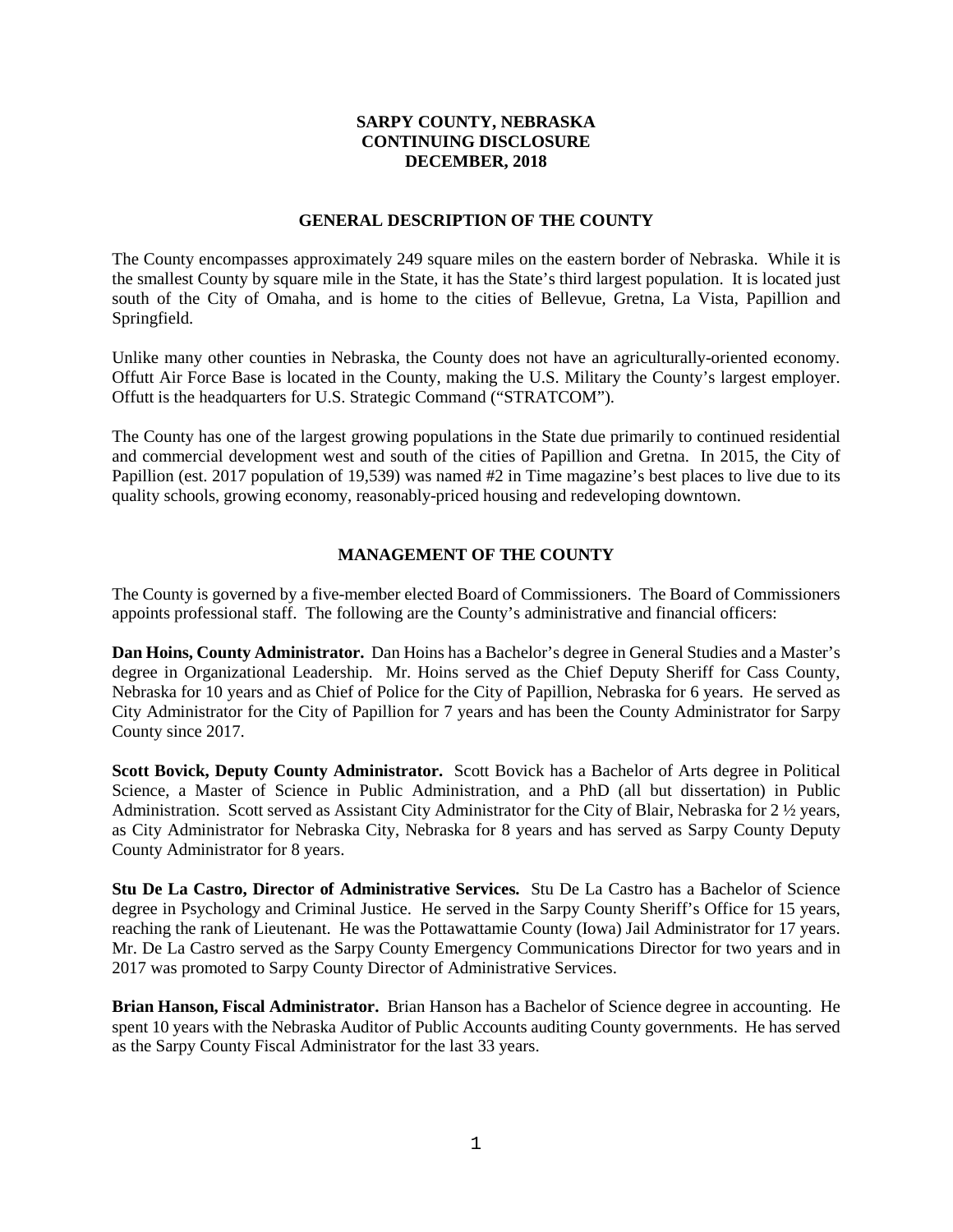# **TAX INFORMATION**

# **Assessed Value of Taxable Property**

| <b>Tax Year</b> | <b>Assessed Valuation</b> | <b>Percentage of Increase</b> |
|-----------------|---------------------------|-------------------------------|
| 2009            | \$10,977,324,419          | $-9/6$                        |
| 2010            | 11,076,469,531            | 0.90                          |
| 2011            | 11,197,886,358            | 1.10                          |
| 2012            | 11,451,696,861            | 2.30                          |
| 2013            | 11,599,879,360            | 1.30                          |
| 2014            | 11,995,964,919            | 3.40                          |
| 2015            | 12,785,158,397            | 6.58                          |
| 2016            | 13,565,438,185            | 6.10                          |
| 2017            | 14,493,101,695            | 6.84                          |
| 2018            | 15,511,549,423            | 7.03                          |

# Source: Sarpy County Assessor

## **History of County Tax Levies (Cents Per \$100 of Assessed Valuation)**

The County by law may assess taxes in an amount not to exceed \$0.50 per \$100 of assessed valuation without an approving vote of the citizens of the County. The County's total tax levy for fiscal year 2018- 2019 is 29.690 cents per \$100 of assessed valuation.

| <b>Year</b> | Amount |
|-------------|--------|
| 2009        | 29.990 |
| 2010        | 29.990 |
| 2011        | 29.990 |
| 2012        | 29.990 |
| 2013        | 29.990 |
| 2014        | 29.990 |
| 2015        | 29.690 |
| 2016        | 29.690 |
| 2017        | 29.690 |
| 2018        | 29.690 |

Source: The County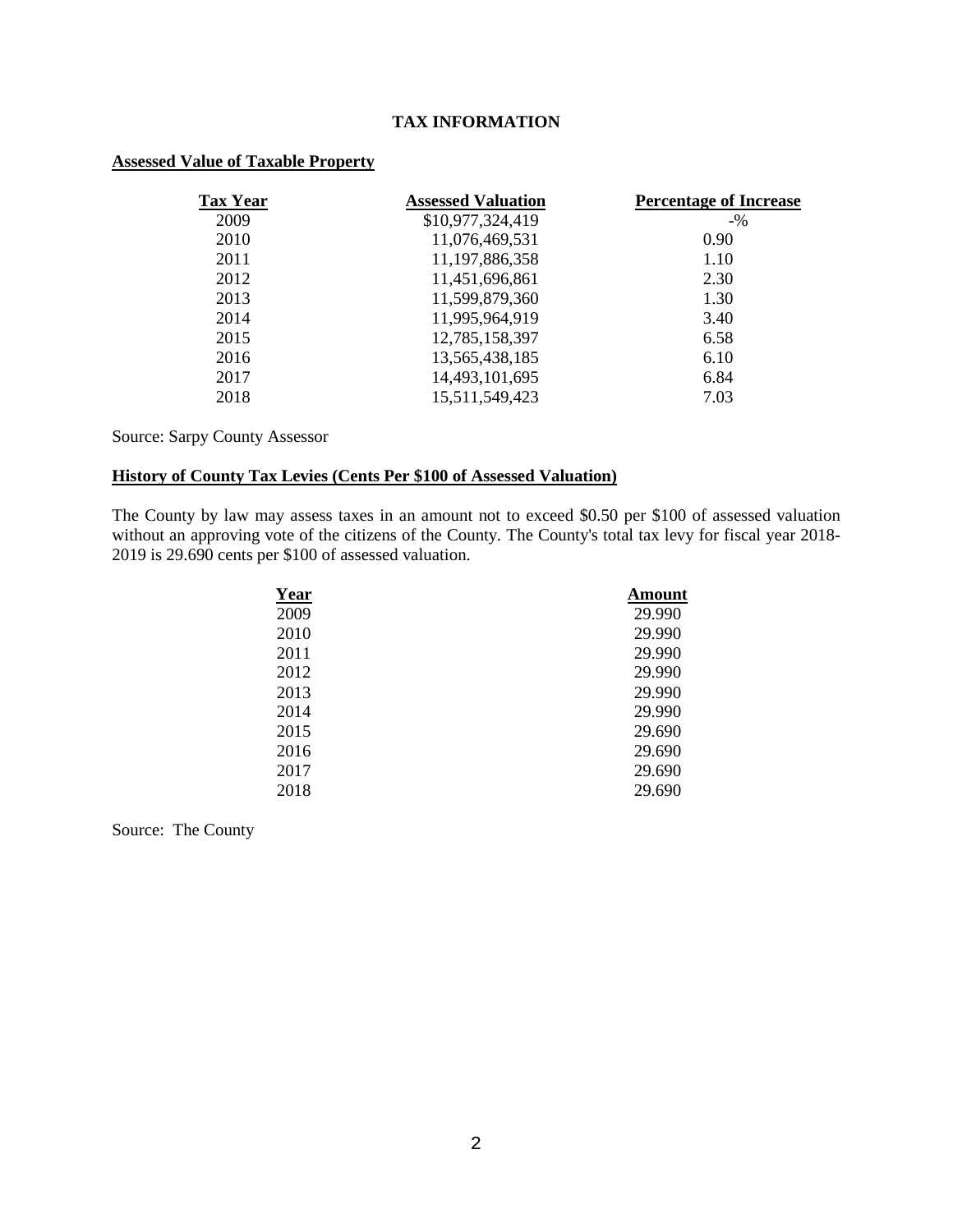# **Ten Largest Taxpayers**

The ten largest taxpayers located in the County, the actual taxes of their property and the type of their business include the following:

| 2018 Taxes     | <b>Nature of Business</b>   |
|----------------|-----------------------------|
| \$2,250,821.00 | <b>Retail Businesses</b>    |
| 1,610,493.00   | <b>Retail Business</b>      |
| 1,375,430.00   | Conference Center and Hotel |
| 1,295,102.00   | <b>Base Housing</b>         |
| 1,243,659.00   | <b>Retail Business</b>      |
|                |                             |
| 989,363.00     | Apartments                  |
| 956,289.00     | <b>Commercial Business</b>  |
| 851,689.00     | Apartments                  |
| 784,679.00     | Trucking                    |
| 783,330.00     | Apartments                  |
|                |                             |

\*Totals based on names on file. Source: Sarpy County Treasurer's Office.

## **Tax Levies and Collections**

*Tax Certified by The Assessor - Including Interest and Publication Fees for the following fiscal years:*

|                           | 2015          | 2016          | 2017                 |
|---------------------------|---------------|---------------|----------------------|
| <b>Real Estate</b>        | \$266,992,173 | \$284,736,799 | \$304,381,624        |
| Personal                  | 6,923,756     | 7.045.338     | 7,428,978            |
| <b>Centrally Assessed</b> | 1,515,907     | 1.641.119     | 1.747.151            |
|                           | \$275,431,836 | \$293,423,256 | <u>\$313,557,753</u> |

*Net Tax Collected by The County Treasurer as of June 30, 2018 - Including Interest and Publication Fees for the following fiscal years:*

|                           | <b>2015</b>   | 2016          | 2017          |
|---------------------------|---------------|---------------|---------------|
| Real Estate               | \$266,940,201 | \$284,637,151 | \$177,159,252 |
| Personal                  | 6.910.860     | 7,014,993     | 4.937.653     |
| <b>Centrally Assessed</b> | 1.515.907     | 1.641.119     | 937.960       |
|                           | \$275,366,968 | \$293,293,263 | \$183,034,865 |

*Total Uncollected Tax as of June 30, 2018 for the following fiscal years:*

|                           | <u>2015</u> | <u>2016</u> | 2017          |
|---------------------------|-------------|-------------|---------------|
| <b>Real Estate</b>        | \$51,972    | \$99,648    | \$127,222,372 |
| Personal                  | 12,896      | 30,345      | 2,491,325     |
| <b>Centrally Assessed</b> |             |             | 809,191       |
|                           | \$64,868    | \$129,993   | \$130,522,888 |
| Percentage                | $0.02\%$    | 0.04%       | <u>41.63%</u> |

Source: Unaudited Financial Statements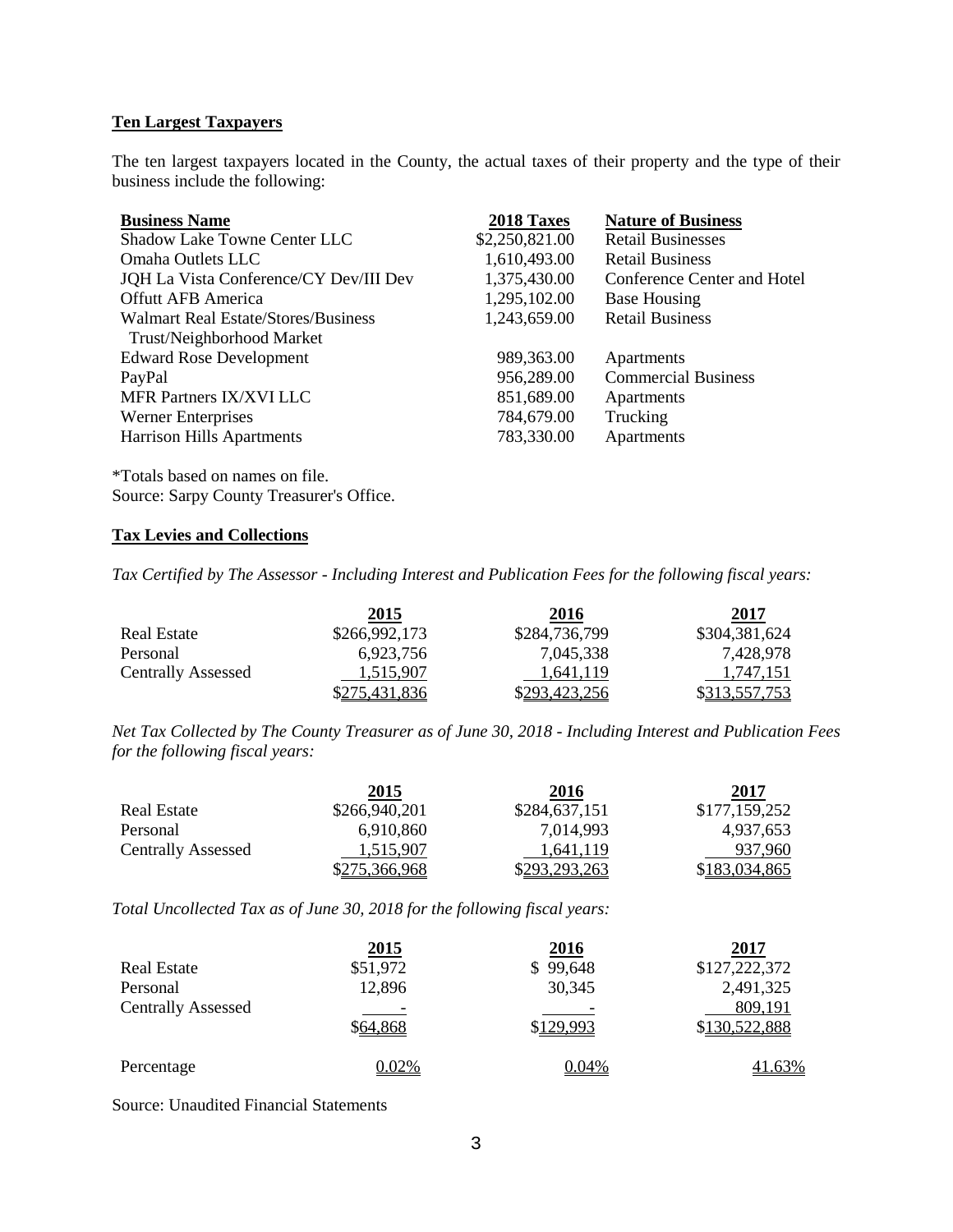#### **DEBT INFORMATION**

# **Indebtedness**

*Debt Issued by Sarpy County, Nebraska, outstanding as of June 30, 2018:*

|                                                                |              | Original      | Outstanding  |
|----------------------------------------------------------------|--------------|---------------|--------------|
|                                                                | <b>Issue</b> | Principal     | Principal    |
| <b>Outstanding Obligations</b>                                 | Date         | <b>Amount</b> | Amount       |
| Limited Tax Refunding Building Bonds, Series 2014 <sup>1</sup> | 04/15/2014   | \$ 5,090,000  | \$1,700,000  |
| Certificates of Participation, Series 2016 <sup>2</sup>        | 09/01/2016   | 8,165,000     | 6,810,000    |
| Highway Allocation Fund Pledge Bonds, Series 2017 <sup>3</sup> | 10/17/2017   | 6,920,000     | 6,920,000    |
| Total                                                          |              | \$20,175,000  | \$15,430,000 |

Source: The County

<sup>1</sup>Refunding of the County's \$7,790,000 Limited Tax Building Bonds dated December 8, 2009 which was originally issued to finance the construction of a Law Enforcement Center.

 $2$ Financed towers, building, equipment and associated costs for the E911 radio upgrade project.

 $3$ Financed the costs of constructing certain road improvements in the County.

#### *Debt Issued by Sarpy County Leasing Corporation, outstanding as of June 30, 2018:*

|              | Original         | Outstanding   |
|--------------|------------------|---------------|
| <b>Issue</b> | <b>Principal</b> | Principal     |
| Date         | Amount           | <b>Amount</b> |
| 10/15/2009   | \$4,195,000      | \$2,100,000   |
|              |                  |               |
| 10/15/2009   | 9,290,000        | 9,290,000     |
|              |                  |               |
|              |                  |               |
| 10/15/2009   | 5,500,000        | 3,990,000     |
|              |                  |               |
| 11/23/2010   | 8,070,000        | 7,615,000     |
|              |                  |               |
|              | \$27,055,000     | \$22,995,000  |
|              |                  |               |

Source: The County

\* The Sarpy County Leasing Corporation issued these obligations in the aggregate principal amount of \$18,985,000 to pay the costs of acquiring, constructing, equipping and furnishing a baseball stadium owned by Sarpy County and leased to Omaha Royals Limited Partnership for use by the Omaha Royals Baseball Team (now known as the Omaha Storm Chasers). The taxable Series 2009C bonds are expected to be refunded by this issue.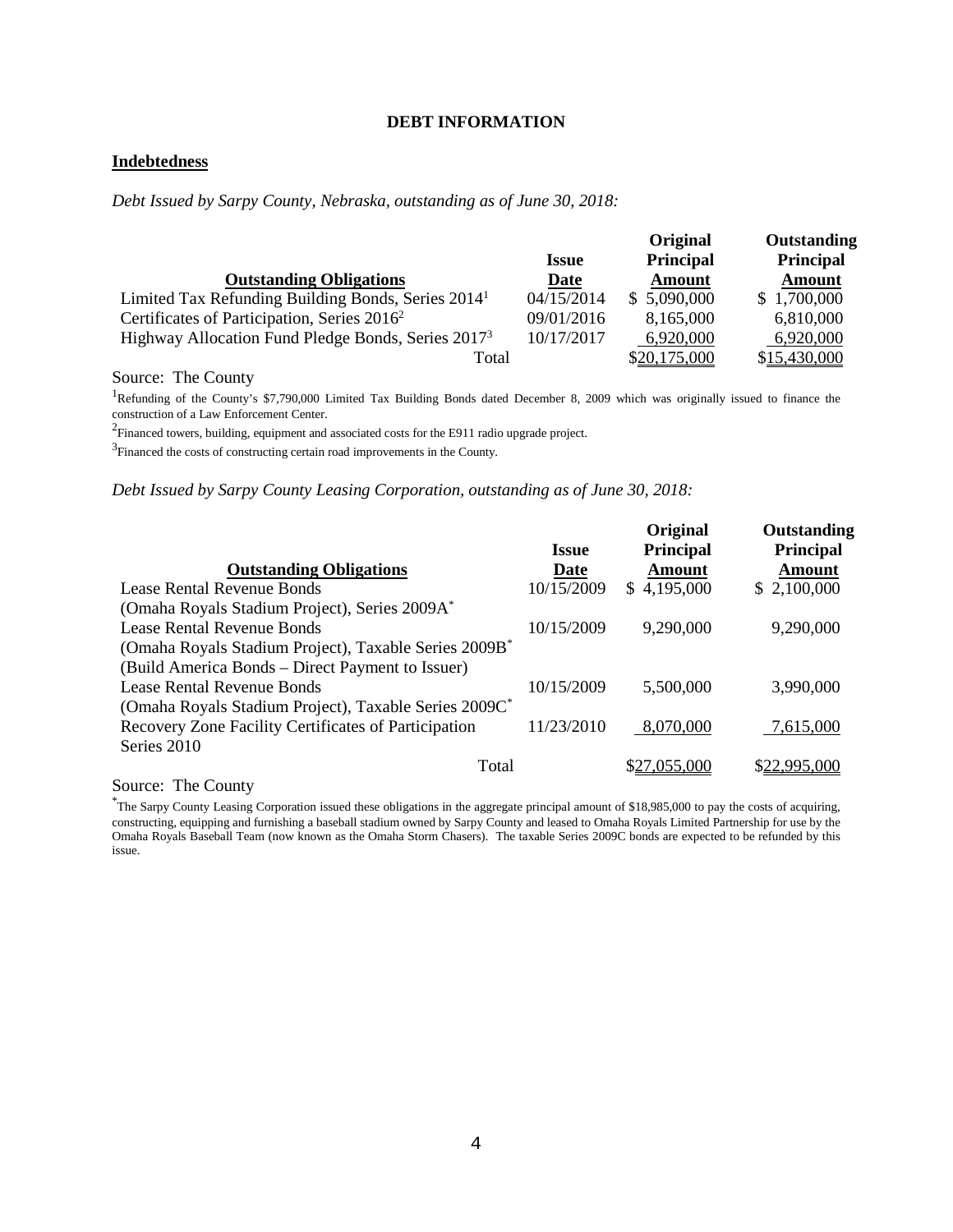#### **Direct, Underlying and Overlapping Tax-Supported Debt Ratios**

The following table provides certain debt ratios for the County, and including certain tax-supported indebtedness of the County's major overlapping and underlying political subdivisions. The table applies the County's assessed valuation for 2018-2019 and current tax-supported indebtedness and debt information for the other political subdivisions as of the various dates provided below under **"DEBT INFORMATION—Estimated Overlapping and Underlying Indebtedness"**.

| Combined Direct Debt:                                                         | $$38,425,000*$    |
|-------------------------------------------------------------------------------|-------------------|
| Combined Direct Debt and Overlapping and Underlying Debt:                     | $$1,086,418,134*$ |
| Ratio of Combined Direct Debt to Assessed Valuation:                          | 0.25%             |
| Ratio of Combined Direct Debt and Overlapping and Underlying Debt             |                   |
| to Assessed Valuation:                                                        | 7.00%             |
| Population (2017 estimate):                                                   | 181,439           |
| Per Capita Share of Combined Direct Debt:                                     | \$212             |
| Per Capita Share of Combined Direct Debt and Overlapping and Underlying Debt: | \$5,988           |

\*Not including the bonds offered herein, but including bonds expected to be refunded.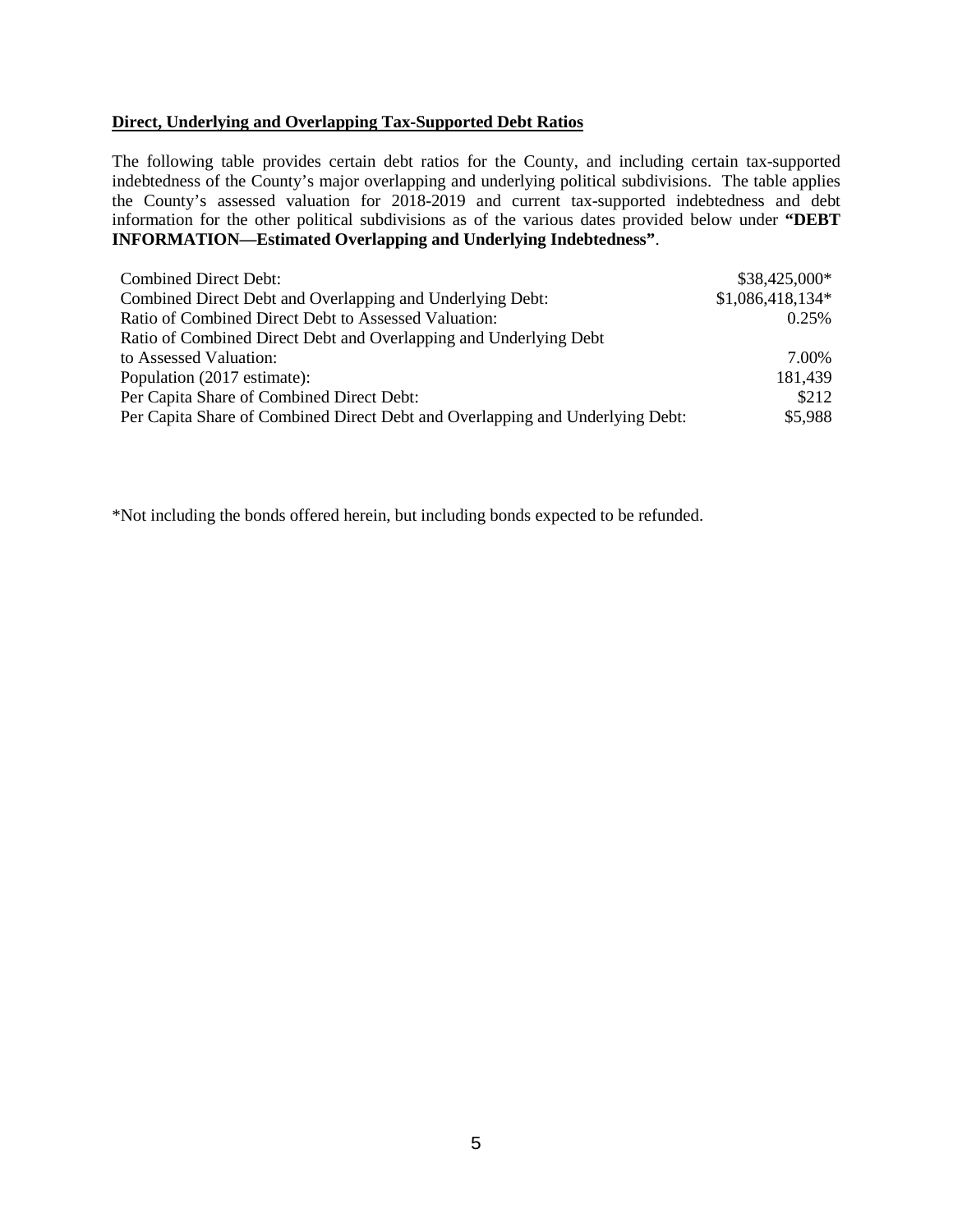# **Estimated Overlapping and Underlying Indebtedness**

The following are the principal political subdivisions in the County, along with the portion of each body's assessed valuation that is within the County, the total debt of each such subdivision, and the amount applicable to the County, as of the dates indicated.

|                                |                               |                                  | $\overline{\frac{0}{0}}$ |                                           | Amount                             |
|--------------------------------|-------------------------------|----------------------------------|--------------------------|-------------------------------------------|------------------------------------|
|                                | Total                         | Total                            | Applicable               | Total                                     | Applicable                         |
|                                | Assessed                      | <b>Sarpy County</b><br>Valuation | to                       | <b>Tax Supported</b>                      | to                                 |
|                                | Valuation<br>\$15,511,549,423 | \$15,511,549,423                 | County<br>100.00%        | Obligations<br>$$39,205,000$ <sup>*</sup> | County<br>$\overline{$}39,205,000$ |
| <b>Sarpy County</b>            |                               |                                  |                          | 52,725,000*                               |                                    |
| City of Bellevue               | 3, 104, 241, 224              | 3,104,241,224                    | 100.00                   |                                           | 52,725,000                         |
| City of Gretna                 | 379,412,026                   | 379,412,026                      | 100.00                   | 11,680,000*                               | 11,680,000                         |
| City of La Vista               | 1,542,141,658                 | 1,542,141,658                    | 100.00                   | 47,015,000*                               | 47,015,000                         |
| City of Papillion              | 1,885,132,625                 | 1,885,132,625                    | 100.00                   | 101,580,000*                              | 101,580,000                        |
| City of Springfield            | 100,947,822                   | 100,947,822                      | 100.00                   | 975,000*                                  | 975,000                            |
| Learning Community             | 59,651,528,066                | 15,506,618,875                   | 26.00                    |                                           |                                    |
| <b>Bellevue Public Schools</b> | 2,978,773,940                 | 2,978,773,940                    | 100.00                   | 49,670,000                                | 49,670,000                         |
| <b>Gretna Public Schools</b>   | 2,646,570,966                 | 2,646,570,966                    | 100.00                   | 109,240,000*                              | 109,240,000                        |
| Papillion-La Vista             | 5,755,297,786                 | 5,755,297,786                    | 100.00                   | 107,650,000*                              | 107,650,000                        |
| <b>Public Schools</b>          |                               |                                  |                          |                                           |                                    |
| Springfield-Platteview         | 1,572,082,638                 | 1,572,082,638                    | 100.00                   | $10,420,000^{\pm}$                        | 10,420,000                         |
| <b>Community Schools</b>       |                               |                                  |                          |                                           |                                    |
| <b>Millard Public Schools</b>  | 10,821,625,693                | 1,920,070,298                    | 17.74                    | 146,325,000 <sup>*</sup>                  | 25,958,055                         |
| Omaha Public Schools           | 22,180,963,314                | 925,251,054                      | 4.17                     | 425,040,584*                              | 17,724,192                         |
| Louisville Public Schools      | 549,999,158                   | 4,082,437                        | 0.74                     | 4,990,000*                                | 36,926                             |
| Ashland-Greenwood              | 853,974,498                   | 848,113                          | 0.10                     | 6,095,000*                                | 6,095                              |
| <b>Public Schools</b>          |                               |                                  |                          |                                           |                                    |
| <b>ESU #2</b>                  | 13,219,158,489                | 400,407,475                      | 3.03                     | 99,930 <sup>#</sup>                       | 3,028                              |
| <b>ESU#3</b>                   | 43,193,820,481                | 14,458,545,024                   | 33.47                    |                                           |                                    |
| <b>ESU #19</b>                 | 22,180,983,314                | 925, 251, 054                    | 4.17                     |                                           |                                    |
| Metro Com. College             | 66,965,756,065                | 15,511,549,423                   | 23.16                    | 43,240,000*                               | 10,014,384                         |
| Ag Society                     | 15,511,549,423                | 15,511,549,423                   | 100.00                   |                                           |                                    |
| Papio-Mo NRD                   | 66,031,331,569                | 15,511,549,423                   | 23.49                    | 62,635,000 <sup>†</sup>                   | 14,712,962                         |
| <b>Eastern Sarpy Fire</b>      | 961,665,364                   | 961,665,364                      | 100.00                   | 820,000                                   | 820,000                            |
| Good Luck Fire                 | 20,232,944                    | 20,232,944                       | 100.00                   |                                           |                                    |
| Gretna Fire                    | 2,069,700,222                 | 2,069,700,222                    | 100.00                   | 1,865,000 <sup>†</sup>                    | 1,865,000                          |
| Millard Fire                   | 3,049,966,172                 | 2,058,918,712                    | 67.51                    |                                           |                                    |
| Papillion Fire                 | 2,982,935,512                 | 2,982,935,512                    | 100.00                   | 620,000 <sup>t</sup>                      | 620,000                            |
| Springfield Fire               | 507,262,235                   | 507,262,235                      | 100.00                   | 1,595,000 <sup>†</sup>                    | 1,595,000                          |

\*Source: OS disclosures, as of November 15, 2018

 $\pm$ As of August 31, 2017

 $\overline{*}$ As of June 30, 2017

**† Nebraska State Auditor's website as of May 1, 2018**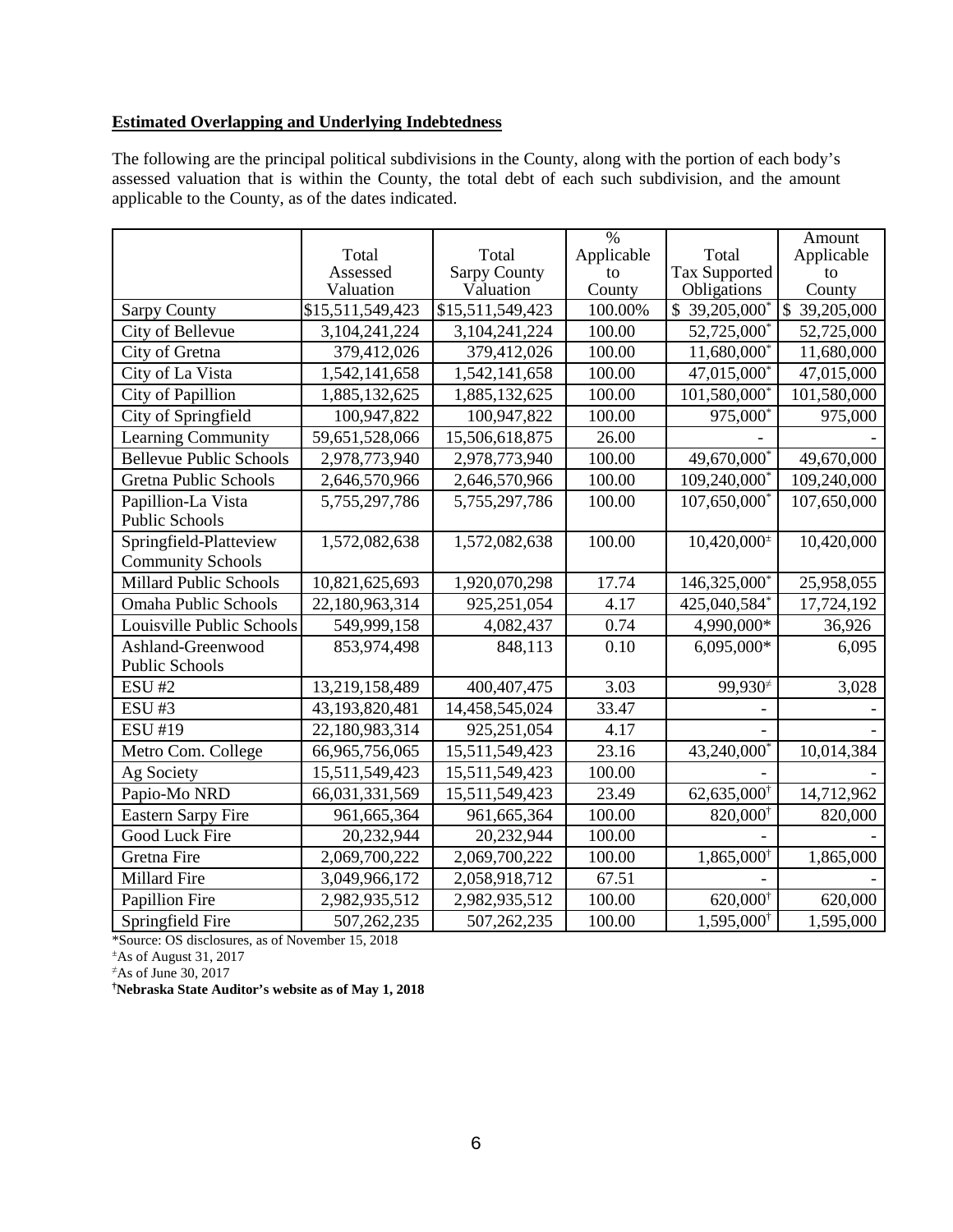In addition to the above-referenced indebtedness, the County has a number of Sanitary and Improvement Districts within the County, that are used as financing tools for new residential and commercial developments outside of existing city limits. The amount of indebtedness associated with each such District as of June 30, 2018 is indicated in the following table:

|          | Total                       | Total               | $\%$          |               | Amount                  |
|----------|-----------------------------|---------------------|---------------|---------------|-------------------------|
|          | Assessed                    | <b>Sarpy County</b> | Applicable to | Total         | Applicable to           |
| SID No.  | Valuation                   | Valuation           | County        | Debt          | County                  |
| SID #23  | $\mathcal{S}$<br>51,917,812 | \$<br>51,917,812    | 100.00%       | 770,000<br>\$ | $\mathbb{S}$<br>770,000 |
| SID #24  | 7,088,178                   | 7,088,178           | 100.00        |               |                         |
| SID #29  | 9,833,623                   | 9,833,623           | 100.00        | 293,353       | 293,353                 |
| SID #34  | 16,184,251                  | 16,184,251          | 100.00        | 526,070       | 526,070                 |
| SID #38  | 25,984,987                  | 25,984,987          | 100.00        | 50,721        | 50,721                  |
| SID #48  | 114,168,834                 | 114,168,834         | 100.00        |               |                         |
| SID #52  | 117,508,920                 | 117,508,920         | 100.00        |               |                         |
| SID #65  | 73,348,064                  | 73,348,064          | 100.00        | 183,805       | 183,805                 |
| SID #67  | 35,602,685                  | 35,602,685          | 100.00        | 330,000       | 330,000                 |
| SID #68  | 30,018,918                  | 30,018,918          | 100.00        | 765,000       | 765,000                 |
| SID #79  | 28,487,312                  | 28,487,312          | 100.00        |               |                         |
| SID #81  | 22,630,702                  | 22,630,702          | 100.00        | 785,000       | 785,000                 |
| SID #87  | 17,263,245                  | 17,263,245          | 100.00        |               |                         |
| SID #92  | 33,513,604                  | 33,513,604          | 100.00        | 229,950       | 229,950                 |
| SID #96  | 43,824,484                  | 43,824,484          | 100.00        |               |                         |
| SID #97  | 65,745,672                  | 65,745,672          | 100.00        | 2,670,000     | 2,670,000               |
| SID #101 | 76,805,666                  | 76,805,666          | 100.00        | 1,402,684     | 1,402,684               |
| SID #104 | 140,989,012                 | 140,989,012         | 100.00        |               |                         |
| SID #111 | 74,587,389                  | 74,587,389          | 100.00        |               |                         |
| SID #130 | 3,995,077                   | 3,995,077           | 100.00        |               |                         |
| SID #133 | 41,950,397                  | 41,950,397          | 100.00        | 625,000       | 625,000                 |
| SID #137 |                             |                     | 100.00        | 530,000       | 530,000                 |
| SID #143 | 91,377,234                  | 91,377,234          | 100.00        | 1,235,000     | 1,235,000               |
| SID #147 | 36,201,124                  | 36,201,124          | 100.00        | 935,000       | 935,000                 |
| SID #151 | 6,839,590                   | 6,839,590           | 100.00        | 165,000       | 165,000                 |
| SID #156 | 73,990,543                  | 73,990,543          | 100.00        | 2,140,000     | 2,140,000               |
| SID #158 | 180,021,750                 | 180,021,750         | 100.00        | 7,410,000     | 7,410,000               |
| SID #162 | 163,891,017                 | 163,891,017         | 100.00        | 3,975,000     | 3,975,000               |
| SID #163 | 64,671,863                  | 64,671,863          | 100.00        | 865,000       | 865,000                 |
| SID #164 | 2,567,317                   | 2,567,317           | 100.00        | 120,000       | 120,000                 |
| SID #165 | 20,050,264                  | 20,050,264          | 100.00        | 825,000       | 825,000                 |
| SID #171 | 105,182,261                 | 105,182,261         | 100.00        | 4,930,000     | 4,930,000               |
| SID #172 | 65,932,424                  | 65,932,424          | 100.00        | 840,000       | 840,000                 |
| SID #176 | 48,732,791                  | 48,732,791          | 100.00        | 3,595,000     | 3,595,000               |
| SID #177 | 19,049,779                  | 19,049,779          | 100.00        | 1,945,000     | 1,945,000               |
| SID #179 | 55,235,116                  | 55,235,116          | 100.00        | 1,565,000     | 1,565,000               |
| SID #180 | 214,196,858                 | 214,196,858         | 100.00        | 11,480,000    | 11,480,000              |
| SID #182 | 8,400,420                   | 8,400,420           | 100.00        | 675,000       | 675,000                 |
| SID #183 | 51,115,111                  | 51,115,111          | 100.00        | 1,170,000     | 1,170,000               |
| SID #184 | 157,792,386                 | 157,792,386         | 100.00        | 3,745,000     | 3,745,000               |
| SID #186 | 54,915,018                  | 54,915,018          | 100.00        | 1,170,000     | 1,170,000               |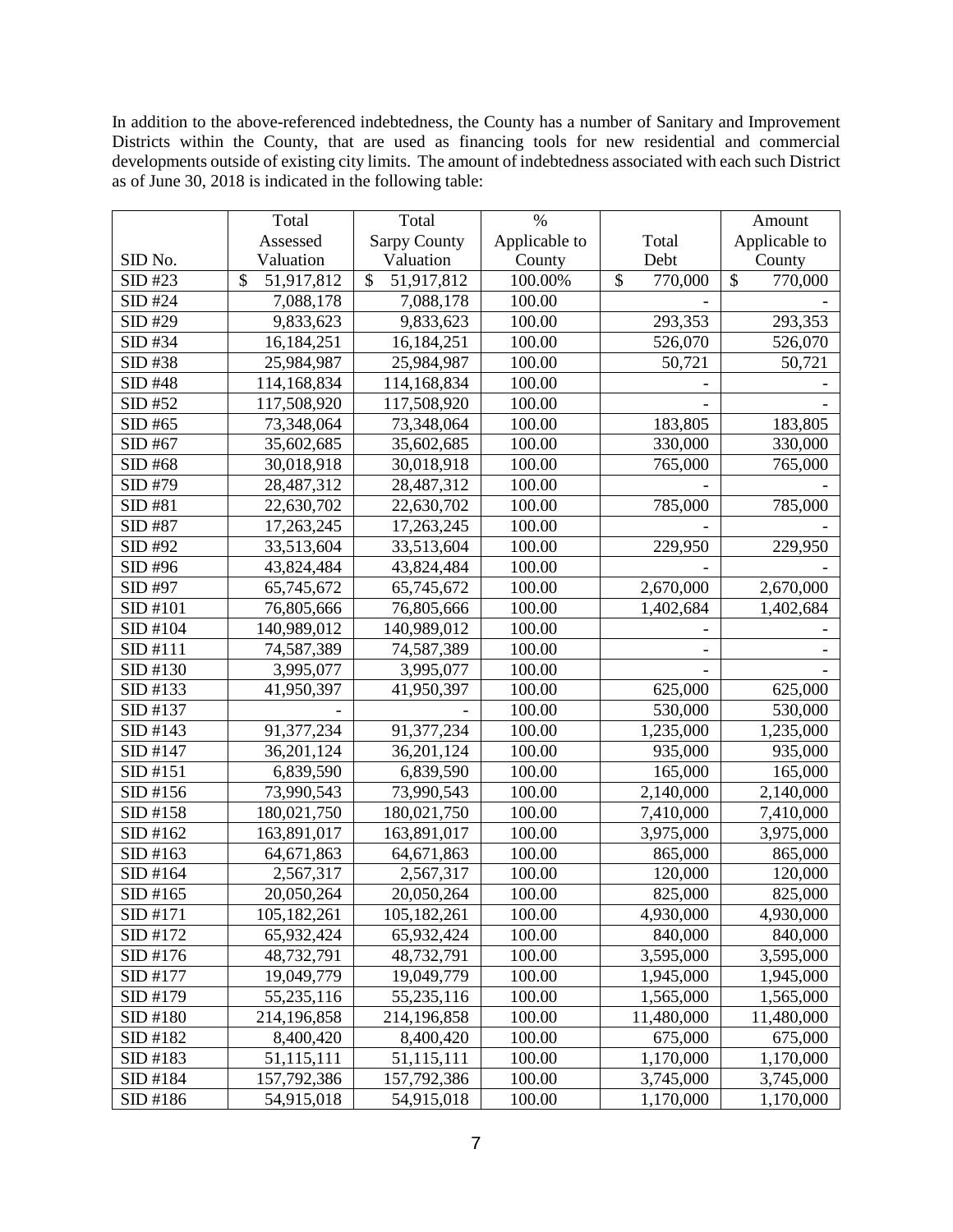|          | Total             | Total               | $\%$          |                 | Amount                     |
|----------|-------------------|---------------------|---------------|-----------------|----------------------------|
|          | Assessed          | <b>Sarpy County</b> | Applicable to | Total           | Applicable to              |
| SID No.  | Valuation         | Valuation           | County        | Debt            | County                     |
| SID #189 | 110,355,300<br>\$ | \$110,355,300       | 100.00%       | 3,220,000<br>\$ | $\mathcal{S}$<br>3,220,000 |
| SID #190 | 80,556,984        | 80,556,984          | 100.00        | 3,680,000       | 3,680,000                  |
| SID #191 | 5,492,475         | 5,492,475           | 100.00        | 225,000         | 225,000                    |
| SID #192 | 60,063,673        | 60,063,673          | 100.00        | 2,650,000       | 2,650,000                  |
| SID #197 | 31,054,570        | 31,054,570          | 100.00        | 1,310,000       | 1,310,000                  |
| SID #199 | 31,608,333        | 31,608,333          | 100.00        | 2,690,000       | 2,690,000                  |
| SID #202 | 101,131,012       | 101,131,012         | 100.00        | 6,735,000       | 6,735,000                  |
| SID #204 | 29,821,194        | 29,821,194          | 100.00        | 775,000         | 775,000                    |
| SID #207 | 12,322,336        | 12,322,336          | 100.00        | 670,000         | 670,000                    |
| SID #208 | 54,510,748        | 54,510,748          | 100.00        | 1,455,000       | 1,455,000                  |
| SID #209 | 12,064,535        | 12,064,535          | 100.00        | 550,000         | 550,000                    |
| SID #210 | 54,789,857        | 54,789,857          | 100.00        | 2,250,000       | 2,250,000                  |
| SID #213 | 9,325,314         | 9,325,314           | 100.00        | 245,000         | 245,000                    |
| SID #215 | 74,835,046        | 74,835,046          | 100.00        | 3,500,000       | 3,500,000                  |
| SID #216 | 122,036,355       | 122,036,355         | 100.00        | 4,295,000       | 4,295,000                  |
| SID #217 |                   |                     | 100.00        |                 |                            |
| SID #220 | 107,862,960       | 107,862,960         | 100.00        | 4,785,000       | 4,785,000                  |
| SID #221 | 28,279,508        | 28,279,508          | 100.00        | 1,585,000       | 1,585,000                  |
| SID #223 | 100,922,299       | 100,922,299         | 100.00        | 5,240,000       | 5,240,000                  |
| SID #224 | 26,735,919        | 26,735,919          | 100.00        | 3,080,000       | 3,080,000                  |
| SID #225 | 38,759,365        | 38,759,365          | 100.00        | 1,750,000       | 1,750,000                  |
| SID #228 | 78,890,755        | 78,890,755          | 100.00        | 3,100,000       | 3,100,000                  |
| SID #230 | 40,873,007        | 40,873,007          | 100.00        | 1,745,000       | 1,745,000                  |
| SID #231 | 8,816,215         | 8,816,215           | 100.00        | 730,000         | 730,000                    |
| SID #232 | 4,378,999         | 4,378,999           | 100.00        | 299,719         | 299,719                    |
| SID #233 | 91,347,047        | 91,347,047          | 100.00        | 3,820,000       | 3,820,000                  |
| SID #234 | 21,077,688        | 21,077,688          | 100.00        | 635,000         | 635,000                    |
| SID #235 | 69,388,646        | 69,388,646          | 100.00        | 3,550,000       | 3,550,000                  |
| SID #236 | 25,192,974        | 25,192,974          | 100.00        | 1,949,750       | 1,949,750                  |
| SID #237 | 153,429,390       | 153,429,390         | 100.00        | 2,865,000       | 2,865,000                  |
| SID #238 | 49,314,584        | 49,314,584          | 100.00        | 3,250,000       | 3,250,000                  |
| SID #240 | 48,839,223        | 48,839,223          | 100.00        | 10,543,750      | 10,543,750                 |
| SID #241 | 63,304,304        | 63,304,304          | 100.00        | 1,925,000       | 1,925,000                  |
| SID #242 | 7,203,983         | 7,203,983           | 100.00        | 90,000          | 90,000                     |
| SID #243 | 106,718,480       | 106,718,480         | 100.00        | 5,550,000       | 5,550,000                  |
| SID #244 | 31,702,822        | 31,702,822          | 100.00        | 1,565,000       | 1,565,000                  |
| SID #245 | 105,319,502       | 105,319,502         | 100.00        | 5,595,000       | 5,595,000                  |
| SID #246 | 81,351,622        | 81,351,622          | 100.00        | 5,265,000       | 5,265,000                  |
| SID #248 | 13,180,036        | 13,180,036          | 100.00        | 720,000         | 720,000                    |
| SID #249 | 42,290,713        | 42,290,713          | 100.00        | 5,181,900       | 5,181,900                  |
| SID #250 | 34,876,418        | 34,876,418          | 100.00        | 3,020,000       | 3,020,000                  |
| SID #251 | 64,286,739        | 64,286,739          | 100.00        | 5,685,000       | 5,685,000                  |
| SID #254 | 578,024           | 578,024             | 100.00        | 308,675         | 308,675                    |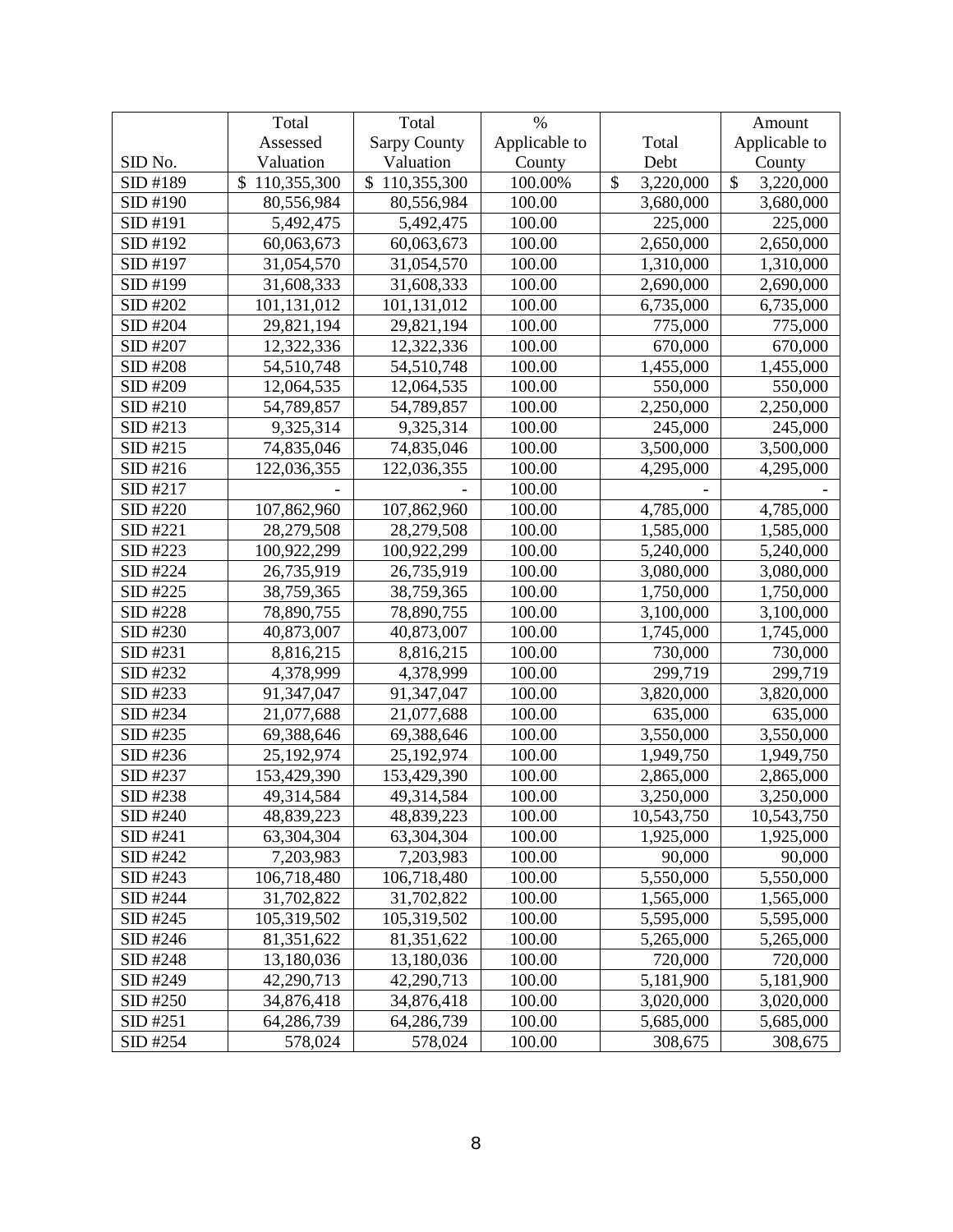|          | Total            | Total                       | $\%$          |                            | Amount                    |
|----------|------------------|-----------------------------|---------------|----------------------------|---------------------------|
|          | Assessed         | <b>Sarpy County</b>         | Applicable to | Total                      | Applicable to             |
| SID No.  | Valuation        | Valuation                   | County        | Debt                       | County                    |
| SID #255 | \$<br>40,288,311 | $\mathcal{S}$<br>40,288,311 | 100.00%       | $\mathcal{S}$<br>3,634,306 | $\mathbb{S}$<br>3,634,306 |
| SID #257 | 114,262,727      | 114,262,727                 | 100.00        | 8,275,000                  | 8,275,000                 |
| SID #258 | 54,375,094       | 54,375,094                  | 100.00        | 5,175,000                  | 5,175,000                 |
| SID #260 | 112,243,894      | 112,243,894                 | 100.00        | 5,405,000                  | 5,405,000                 |
| SID #261 | 168,784,946      | 168,784,946                 | 100.00        | 8,685,000                  | 8,685,000                 |
| SID #263 | 55,601,802       | 55,601,802                  | 100.00        | 4,200,000                  | 4,200,000                 |
| SID #264 | 283,639,298      | 283,639,298                 | 100.00        | 28,685,000                 | 28,685,000                |
| SID #265 | 42,384,962       | 42,384,962                  | 100.00        | 2,300,000                  | 2,300,000                 |
| SID #266 | 18,370,067       | 18,370,067                  | 100.00        | 1,240,000                  | 1,240,000                 |
| SID #268 | 6,706,101        | 6,706,101                   | 100.00        | 1,970,000                  | 1,970,000                 |
| SID #269 | 7,248,888        | 7,248,888                   | 100.00        | 280,000                    | 280,000                   |
| SID #270 | 62,309,217       | 62,309,217                  | 100.00        | 9,299,910                  | 9,299,910                 |
| SID #272 | 76,501,257       | 76,501,257                  | 100.00        | 7,675,000                  | 7,675,000                 |
| SID #274 | 21,338,352       | 21,338,352                  | 100.00        | 1,650,000                  | 1,650,000                 |
| SID #275 | 62,149,522       | 62,149,522                  | 100.00        | 5,215,000                  | 5,215,000                 |
| SID #276 | 70,600,891       | 70,600,891                  | 100.00        | 2,110,000                  | 2,110,000                 |
| SID #278 | 34,921,898       | 34,921,898                  | 100.00        | 3,766,539                  | 3,766,539                 |
| SID #279 | 22,130,492       | 22,130,492                  | 100.00        | 930,430                    | 930,430                   |
| SID #280 | 27,451,410       | 27,451,410                  | 100.00        | 2,381,361                  | 2,381,361                 |
| SID #282 | 25,245,932       | 25,245,932                  | 100.00        | 1,630,000                  | 1,630,000                 |
| SID #285 | 18,842,290       | 18,842,290                  | 100.00        |                            |                           |
| SID #286 | 89,484,621       | 89,484,621                  | 100.00        | 4,065,000                  | 4,065,000                 |
| SID #288 | 13,184,113       | 13,184,113                  | 100.00        | 1,404,687                  | 1,404,687                 |
| SID #289 | 19,715,700       | 19,715,700                  | 100.00        | 1,020,000                  | 1,020,000                 |
| SID #290 | 12,297,831       | 12,297,831                  | 100.00        | 13,084,544                 | 13,084,544                |
| SID #291 | 66,340,311       | 66,340,311                  | 100.00        | 9,486,589                  | 9,486,589                 |
| SID #292 | 108,418,097      | 108,418,097                 | 100.00        | 10,759,202                 | 10,759,202                |
| SID #293 | 26,050,987       | 26,050,987                  | 100.00        | 5,825,745                  | 5,825,745                 |
| SID #294 | 50,059,991       | 50,059,991                  | 100.00        | 6,160,629                  | 6,160,629                 |
| SID #295 | 20,462,406       | 20,462,406                  | 100.00        | 2,384,230                  | 2,384,230                 |
| SID #296 | 16,971,795       | 16,971,795                  | 100.00        | 3,995,991                  | 3,995,991                 |
| SID #297 | 30,467,630       | 30,467,630                  | 100.00        | 6,395,274                  | 6,395,274                 |
| SID #298 | 7,554,333        | 7,554,333                   | 100.00        |                            |                           |
| SID #299 | 68,890,399       | 68,890,399                  | 100.00        | 15,337,057                 | 15,337,057                |
| SID #300 | 6,177,461        | 6,177,461                   | 100.00        | 2,314,395                  | 2,314,395                 |
| SID #301 | 45,909,426       | 45,909,426                  | 100.00        | 3,792,700                  | 3,792,700                 |
| SID #302 | 8,179,460        | 8,179,460                   | 100.00        | 3,296,665                  | 3,296,665                 |
| SID #303 | 18,580,394       | 18,580,394                  | 100.00        | 2,887,989                  | 2,887,989                 |
| SID #304 | 18,008,031       | 18,008,031                  | 100.00        | 4,989,528                  | 4,989,528                 |
| SID #305 | 494,490          | 494,490                     | 100.00        | 2,647,890                  | 2,647,890                 |
| SID #306 | 16,235,161       | 16,235,161                  | 100.00        | 3,542,096                  | 3,542,096                 |
| SID #307 | 4,941,447        | 4,941,447                   | 100.00        | 4,210,196                  | 4,210,196                 |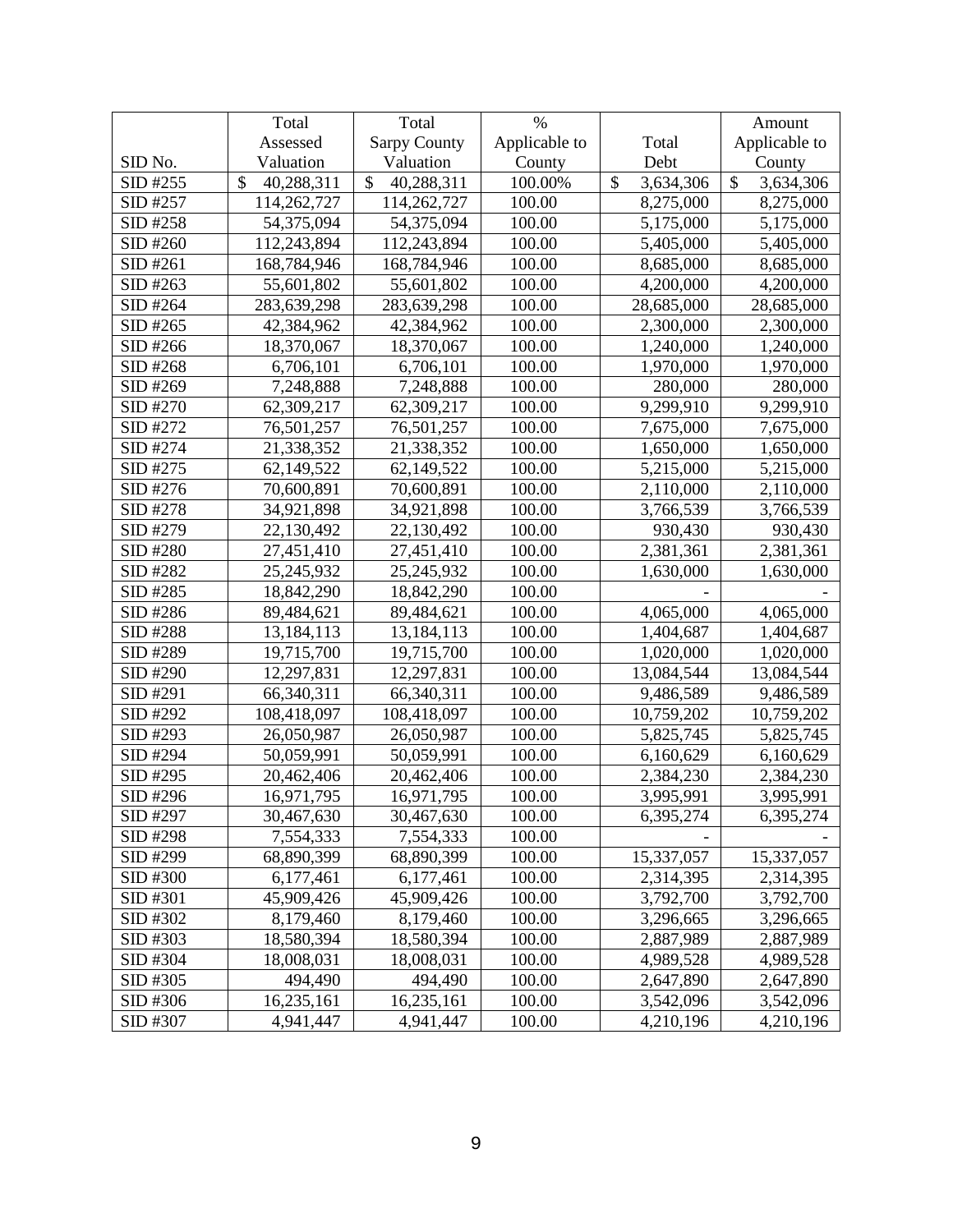|                    | Total           | Total               | $\frac{0}{0}$ |                 | Amount                     |
|--------------------|-----------------|---------------------|---------------|-----------------|----------------------------|
|                    | Assessed        | <b>Sarpy County</b> | Applicable to | Total           | Applicable to              |
| SID No.            | Valuation       | Valuation           | County        | Debt            | County                     |
| SID #308           | \$<br>9,512,071 | \$<br>9,512,071     | 100.00%       | \$<br>4,925,215 | $\mathcal{S}$<br>4,925,215 |
| SID #309           | 17,034,418      | 17,034,418          | 100.00        | 3,445,485       | 3,445,485                  |
| SID #310           | 368,933         | 368,933             | 100.00        | 2,738,644       | 2,738,644                  |
| SID #311           | 4,474,695       | 4,474,695           | 100.00        | 4,175,780       | 4,175,780                  |
| SID #312           | 4,840,627       | 4,840,627           | 100.00        | 4,286,871       | 4,286,871                  |
| SID #313           | 6,558,976       | 6,558,976           | 100.00        | 5,229,611       | 5,229,611                  |
| SID #314           | 5,423,995       | 5,423,995           | 100.00        | 4,484,567       | 4,484,567                  |
| SID #315           | 6,805,476       | 6,805,476           | 100.00        | 2,596,921       | 2,596,921                  |
| SID #316           | 2,840,967       | 2,840,967           | 100.00        | 2,619,038       | 2,619,038                  |
| SID #317           | 5,625,705       | 5,625,705           | 100.00        | 3,382,220       | 3,382,220                  |
| SID #318           | 667,462         | 667,462             | 100.00        | 144,976         | 144,976                    |
| SID #319           | 731,392         | 731,392             | 100.00        |                 |                            |
| SID #320           | 2,994,001       | 2,994,001           | 100.00        | 3,657,230       | 3,657,230                  |
| SID #321           | 3,287,822       | 3,287,822           | 100.00        | 3,287,822       | 3,287,822                  |
| SID #323           | 2,402,741       | 2,402,741           | 100.00        | 2,272,909       | 2,272,909                  |
| SID #324           | 2,649,028       | 2,649,028           | 100.00        | 1,736,600       | 1,736,600                  |
| SID #325           | 1,227,470       | 1,227,470           | 100.00        | 1,052,002       | 1,052,002                  |
| SID #326           | 2,790,569       | 2,790,569           | 100.00        | 2,322,818       | 2,322,818                  |
| SID #327           | 1,447,390       | 1,447,390           | 100.00        | 2,511,031       | 2,511,031                  |
| SID #328           | 511,931         | 511,931             | 100.00        | 133,160         | 133,160                    |
| SID #330           | 2,500,525       | 2,500,525           | 100.00        | 326,696         | 326,696                    |
| SID #331           | 536,341         | 536,341             | 100.00        | 1,009,566       | 1,009,566                  |
| SID #332           | 207,165         | 207,165             | 100.00        |                 |                            |
| SID #333           | 392,341         | 392,341             | 100.00        |                 |                            |
| SID #334           | 298,826         | 298,826             | 100.00        |                 |                            |
| SID #335           | 399,080         | 399,080             | 100.00        |                 |                            |
| SID #336           | 608,065         | 608,065             | 100.00        |                 |                            |
| <b>Grand Total</b> | \$6,747,460,099 | \$6,747,460,099     |               | \$444,477,492   | \$444,477,492              |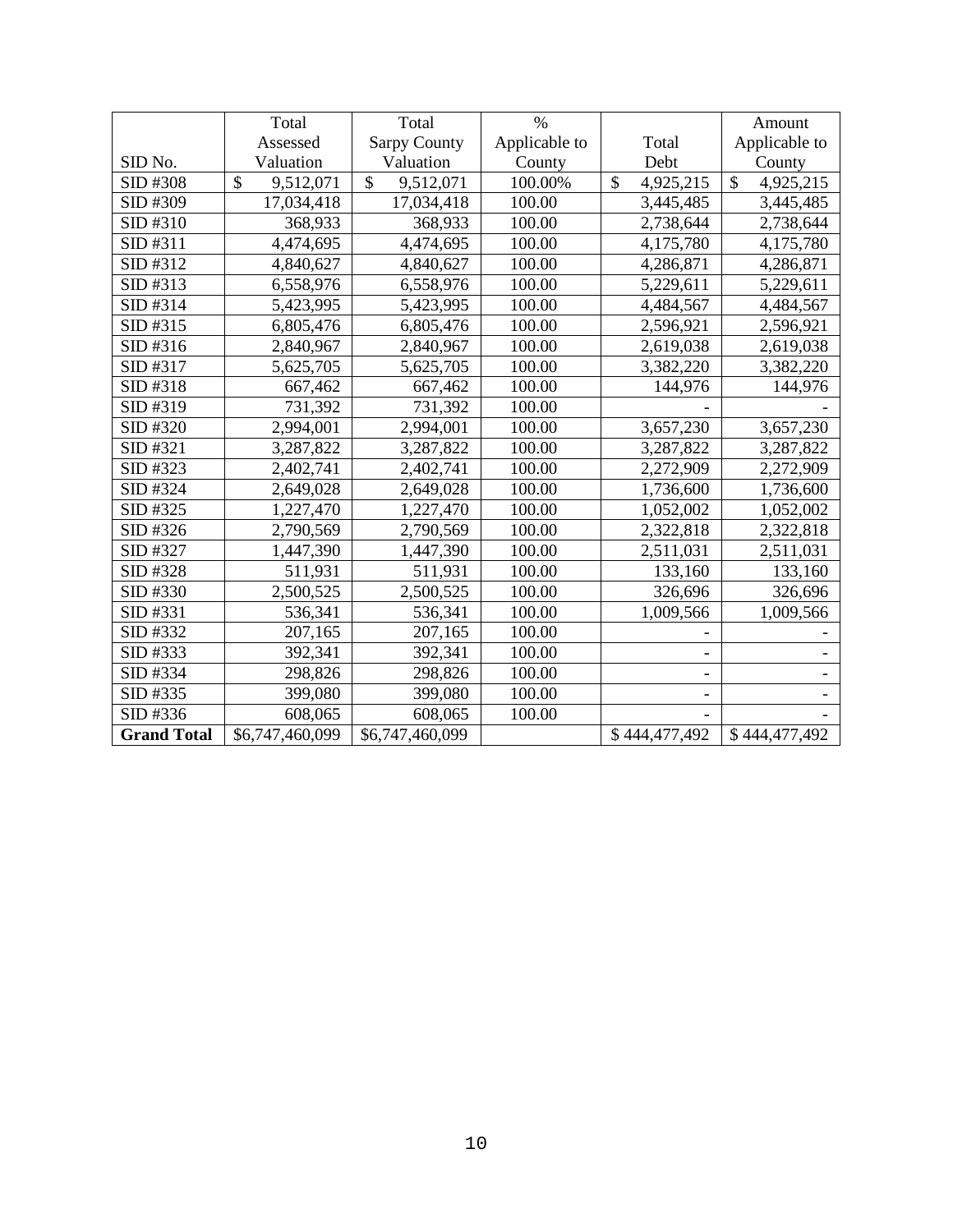# **CERTAIN DEMOGRAPHIC AND ECONOMIC INFORMATION**

# **Sarpy County Population (1980-2017)**

| Year            | <b>Population</b> |
|-----------------|-------------------|
| $1980$ (census) | 86,015            |
| 1990 (estimate) | 102,582           |
| $2000$ (census) | 122,595           |
| $2010$ (census) | 158,840           |
| 2011 (estimate) | 162,561           |
| 2012 (estimate) | 165,853           |
| 2013 (estimate) | 169,331           |
| 2014 (estimate) | 172,193           |
| 2015 (estimate) | 175,692           |
| 2016 (estimate) | 179,023           |
| 2017 (estimate) | 181,439           |
|                 |                   |

Source: U.S. Census

# **Sarpy County Building Permits\***

|      | <b>Single Family</b> |              |                | <b>Multi Family</b> |
|------|----------------------|--------------|----------------|---------------------|
| Year | <b>Permits</b>       | Value        | <b>Permits</b> | Value               |
| 2009 | 216                  | \$43,714,130 |                | \$1,617,941         |
| 2010 | 78                   | 34,085,230   |                | 1,238,465           |
| 2011 | 169                  | 36,527,462   | 0              |                     |
| 2012 | 195                  | 38,787,474   | 0              |                     |
| 2013 | 318                  | 63,519,462   | 4              | 8,232,185           |
| 2014 | 320                  | 76,495,447   |                | 4,535,687           |
| 2015 | 330                  | 79,457,683   |                | 1,966,328           |
| 2016 | 276                  | 68,739,432   | $\Omega$       |                     |
| 2017 | 342                  | 84,666,636   | 0              |                     |
| 2018 | 329                  | 81,169,710   |                |                     |

|      |                | Commercial/Industrial |  |  |
|------|----------------|-----------------------|--|--|
| Year | <b>Permits</b> | Value                 |  |  |
| 2009 |                | \$3,061,475           |  |  |
| 2010 | 4              | 2,742,806             |  |  |
| 2011 | 12             | 1,727,142             |  |  |
| 2012 | 17             | 6,540,526             |  |  |
| 2013 | 33             | 3,354,267             |  |  |
| 2014 | 9              | 23,277,076            |  |  |
| 2015 | 28             | 36,792,946            |  |  |
| 2016 | 52             | 33,244,920            |  |  |
| 2017 | 57             | 34,262,992            |  |  |
| 2018 | 87             | 20,185,899            |  |  |

Source: Sarpy County Building and Planning Department **\*** Includes only areas outside city zoning jurisdictions.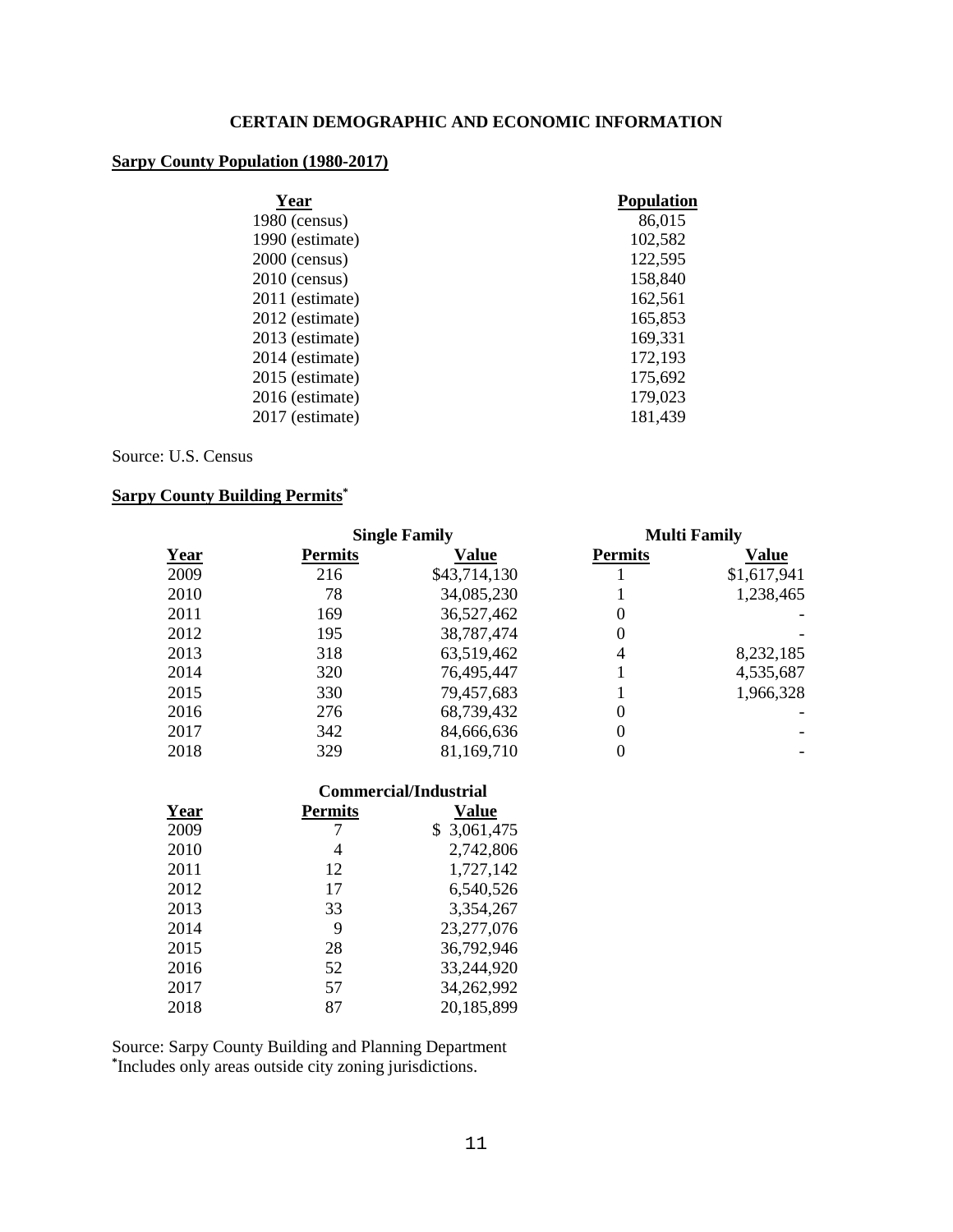## **Employers**

The ten largest employers located in the County, the estimated number of employees and the nature of their business are as follows:

| Organization                      | <b>Employees</b> | <b>Industry</b>        |
|-----------------------------------|------------------|------------------------|
| <b>Offutt Air Force Base</b>      | 5,000-9,999      | Government             |
| PayPal, Inc.                      | 1,000-4,999      | Service                |
| Infogroup, Inc.                   | 1,000-4999       | Data/Marketing         |
| <b>Oriental Trading Company</b>   | 1,000-4999       | Warehouse/Distribution |
| Papillion-La Vista Public Schools | 1,000-4,999      | Education              |
| <b>Bellevue Public Schools</b>    | 1,000-4,999      | Education              |
| Werner Enterprises, Inc.          | 1,000-4999       | Trucking               |
| Walmart/Sam's Club                | 1,000-4999       | Retail                 |
| <b>Bellevue University</b>        | 1,000-4,999      | College                |
| <b>Hillcrest Health System</b>    | 500-999          | Medical                |

Source: Sarpy County Economic Development Corporation, 2018

# **Per Capita Personal Income**

| <u>Year</u> | <b>Sarpy County</b> | <b>Nebraska</b> | <b>United States</b> |
|-------------|---------------------|-----------------|----------------------|
| 2016        | \$45,934            | \$50,029        | \$49,831             |
| 2015        | 45,473              | 49,567          | 48,940               |
| 2014        | 43.491              | 48,419          | 47,025               |
| 2013        | 42,280              | 45,876          | 44,826               |
| 2012        | 41,972              | 46,066          | 44,582               |

Source: U.S. Department of Commerce, Bureau of Economic Analysis, Regional Economic Accounts Local Area Personal Income

*Median Household Income.* In 2016, the median income of households in Sarpy County was \$72,269.

#### **Employment History**

|      | <b>Sarpy</b>       |                     | <b>Sarpy County</b> | <b>Nebraska</b>           | <b>United States</b> |
|------|--------------------|---------------------|---------------------|---------------------------|----------------------|
|      | County             | <b>Sarpy County</b> |                     | Unemployment Unemployment | <b>Unemployment</b>  |
| Year | <b>Labor Force</b> | <b>Employed</b>     | Rate                | Rate                      | Rate                 |
| 2017 | 94,034             | 91,706              | 2.5%                | 2.8%                      | 3.7%                 |
| 2016 | 91,897             | 89,213              | 2.9                 | 3.1                       | 4.9                  |
| 2015 | 90,635             | 88,088              | 2.8                 | 3.0                       | 5.3                  |
| 2014 | 89,768             | 86,988              | 3.1                 | 3.3                       | 6.2                  |
| 2013 | 89,279             | 86,071              | 3.6                 | 3.8                       | 7.4                  |

Sources: Nebraska data - Nebraska Department of Labor, Labor Force, Employment and Unemployment for Nebraska September 2018. United States data - U.S. Department of Labor, Bureau of Labor Statistics, Labor Force Statistics-September 2018